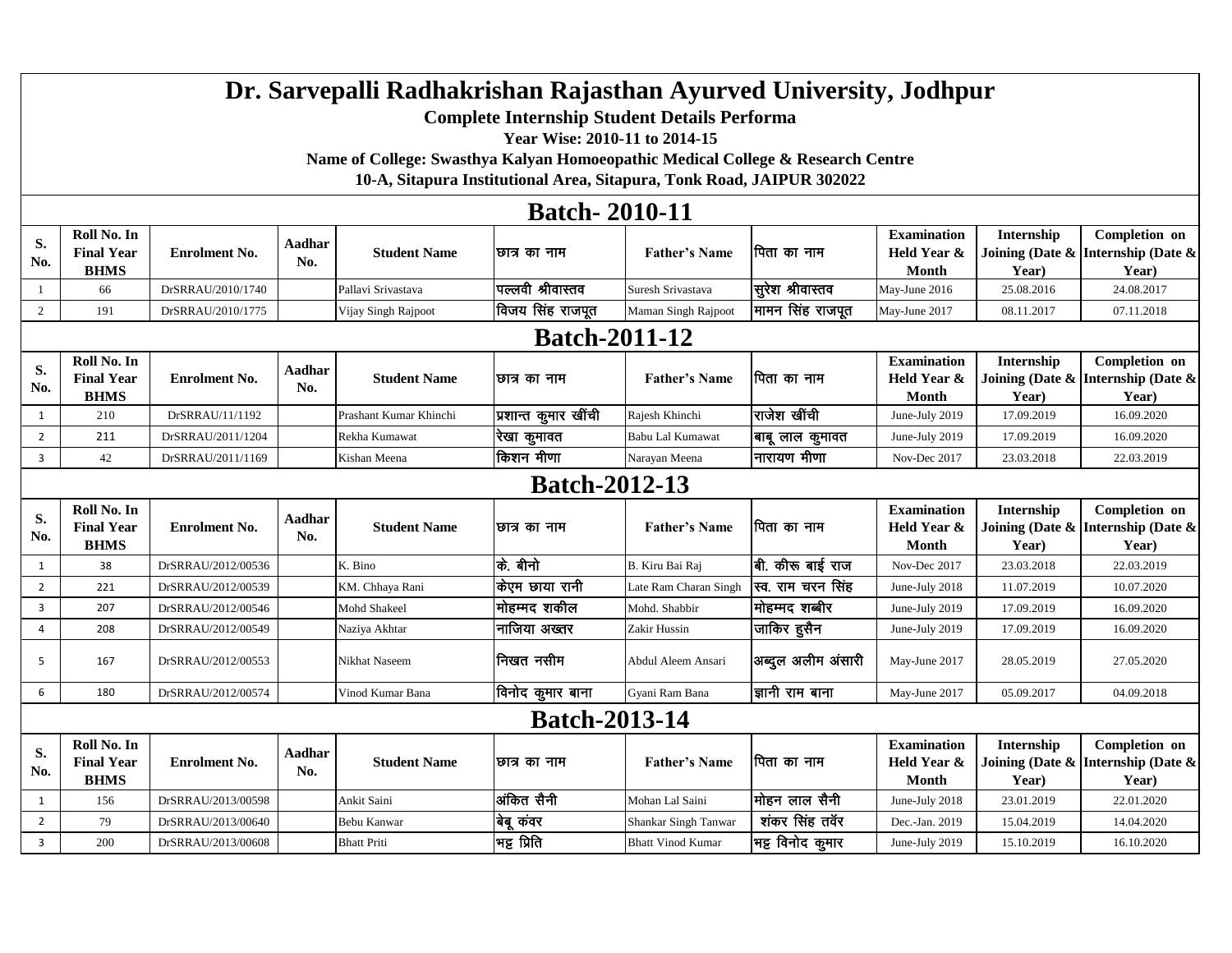| $\overline{4}$  | 170                                             | DrSRRAU/2013/00612   |                      | Chopada Vajsurbhai          | चोपडा वाजसुर भाई            | Chopada Ranabhai        | चोपडा राणा भाई                | June-July 2018                             | 19.01.2019          | 18.01.2020                                                   |
|-----------------|-------------------------------------------------|----------------------|----------------------|-----------------------------|-----------------------------|-------------------------|-------------------------------|--------------------------------------------|---------------------|--------------------------------------------------------------|
| $5\phantom{.0}$ | 183                                             | DrSRRAU/2013/00627   |                      | Khatrani Jaykumar           | खत्राणी जयकुमार             | Khatrani Prakash Bahi   | खत्राणी प्रकाशभाई             | June-July 2018                             | 18.01.2019          | 17.01.2020                                                   |
| 6               | 201                                             | DrSRRAU/2013/00645   |                      | Patel Heliben Jagdishbhai   | पटेल हेलीबेन<br>जगदीशभाई    | Patel Jagdishbhai       | पटेल जगदीशभाई                 | June-July 2019                             | 01.10.2019          | 30.09.2020                                                   |
| $\overline{7}$  | 81                                              | DrSRRAU/2013/00649   |                      | Pradeep Kumar Bairwa        | प्रदीप कुमार बैरवा          | Kishan Lal Bairwa       | किशन लाल बैरवा                | Dec.-Jan. 2019                             | 15.04.2019          | 14.04.2020                                                   |
| 8               | 82                                              | DrSRRAU/2013/00652   |                      | Priti Singh                 | प्रीति सिंह                 | Harbhan Singh           | हरभान सिंह                    | Dec.-Jan. 2019                             | 15.04.2019          | 14.04.2020                                                   |
| 9               | 84                                              | DrSRRAU/2013/00675   |                      | Subhash Chandra Ranwan      | सुभाष चन्द्र रणवॉ           | <b>Bhairun Ram</b>      | भैरू राम                      | Dec.-Jan. 2019                             | 15.04.2019          | 14.04.2020                                                   |
| 10              | 85                                              | DrSRRAU/2013/00681   |                      | Vijayprakash                | विजयप्रकाश                  | <b>Bhagirath Prasad</b> | भागीरथ प्रसाद                 | Dec.-Jan. 2019                             | 15.04.2019          | 14.04.2020                                                   |
| 11              | 217                                             | DrSRRAU/2013/00683   |                      | Vikas Choudhary             | विकास चौधरी                 | Mahadev Sutliya         | महादेव सुतलिया                | June-July 2018                             | 12.09.2018          | 11.09.2019                                                   |
| 12              | 233                                             | DrSRRAU/2013/00685   |                      | Vishnu Kumar Sharma         | विष्णु कुमार शर्मा          | Jagdish Prasad Sharma   | जगदीश प्रसाद शर्मा            | June-July 2018                             | 23.01.2019          | 22.01.2020                                                   |
| 13              | 205                                             | DrSRRAU/2013/00686   |                      | Yadav Nilam Kumari          | यादव नीलम कुमारी            | Yadav Vijay Pal R.      | यादव विजय पाल आर              | June-July 2019                             | 16.10.2019          | 15.10.2020                                                   |
|                 |                                                 |                      |                      |                             | <b>Batch-2014-15</b>        |                         |                               |                                            |                     |                                                              |
| S.<br>No.       | Roll No. In<br><b>Final Year</b><br><b>BHMS</b> | <b>Enrolment No.</b> | <b>Aadhar</b><br>No. | <b>Student Name</b>         | छात्र का नाम                | <b>Father's Name</b>    | पिता का नाम                   | <b>Examination</b><br>Held Year &<br>Month | Internship<br>Year) | Completion on<br>Joining (Date & Internship (Date &<br>Year) |
| 1               | 128                                             | DrSRRAU/2014/00640   |                      | Aarushi Goyal               | आरूषी गोयल                  | Anil Goyal              | अनिल गोयल                     | June-July 2019                             | 12.09.2019          | 11.09.2020                                                   |
| $\overline{2}$  | 129                                             | DrSRRAU/2014/00642   |                      | Alisha Khan                 | अलीशा खान                   | Mohd. Islam Khan        | मो. इस्लाम खान                | June-July 2019                             | 12.09.2019          | 11.09.2020                                                   |
| 3               | 130                                             | DrSRRAU/2014/00644   |                      | Anamika Gautam              | अनामिका गौतम                | Khemraj Gautam          | खेमराज गौतम                   | June-July 2019                             | 12.09.2019          | 11.09.2020                                                   |
| $\overline{4}$  | 131                                             | DrSRRAU/2014/00645   |                      | Anjali Sharma               | अंजली शार्मा                | Kamlesh Ashika          | कमलेश आसीका                   | June-July 2019                             | 12.09.2019          | 11.09.2020                                                   |
| 5               | 132                                             | DrSRRAU/2014/00646   |                      | Ankita Janagal              | अंकिता जनागल                | Mukesh Janagal          | मुकेश जनागल                   | June-July 2019                             | 12.09.2019          | 11.09.2020                                                   |
| 6               | 133                                             | DrSRRAU/2014/00648   |                      | Anubha Vijayvargia          | अनुभा विजयवर्गीय            | Devendra Kumar          | देवेन्द्र कुमार               | June-July 2019                             | 12.09.2019          | 11.09.2020                                                   |
| $\overline{7}$  | 134                                             | DrSRRAU/2014/00649   |                      | Anusooya Mundel             | अनुसुईया मुण्डेल            | Kripa Ram Mundel        | कृपा राम मुण्डेल              | June-July 2019                             | 12.09.2019          | 11.09.2020                                                   |
| 8               | 135                                             | DrSRRAU/2014/00650   |                      | Arpita Gauttam              | अर्पिता गौतम                | Hariom Sharma           | हरिओम शर्मा                   | June-July 2019                             | 12.09.2019          | 11.09.2020                                                   |
| 9               | 137                                             | DrSRRAU/2014/00653   |                      | Banvari                     | बनवारी                      | Charan Singh            | चरन सिंह                      | June-July 2019                             | 12.09.2019          | 11.09.2020                                                   |
| 10              | 138                                             | DrSRRAU/2014/00654   |                      | <b>Bharti Singh</b>         | भारती सिंह                  | Raj Bhadur Singh        | <mark>'राज बहादुर सिंह</mark> | June-July 2019                             | 12.09.2019          | 11.09.2020                                                   |
| 11              | 140                                             | DrSRRAU/2014/00657   |                      | Dalchand Jakhar             | डालचन्द जाखड़               | Devi Datt Jakhar        | देवीदत्त जाखड़                | June-July 2019                             | 17.10.2019          | 16.10.2020                                                   |
| 12              | 141                                             | DrSRRAU/2014/00658   |                      | Deepak Kumawat              | दीपक कुमावत                 | Satpal Kumawat          | सतपाल कुमावत                  | June-July 2019                             | 12.09.2019          | 11.09.2020                                                   |
| 13              | 142                                             | DrSRRAU/2014/00659   |                      | Deepak Tak                  | दीपक टाक                    | Mohan Lal Tak           | मोहन लाल टाक                  | June-July 2019                             | 17.10.2019          | 16.10.2020                                                   |
| 14              | 143                                             | DrSRRAU/2014/00660   |                      | Deepali Mathur              | दिपाली माथुर                | Rajendra Mathur         | राजेन्द्र माथुर               | June-July 2019                             | 12.09.2019          | 11.09.2020                                                   |
| 15              | 144                                             | DrSRRAU/2014/00661   |                      | Deepika Chouhan             | दीपिका चौहान                | Mangi Lal Chouhan       | मांगी लाल चौहान               | June-July 2019                             | 21.09.2019          | 20.09.2020                                                   |
| 16              | 145                                             | DrSRRAU/2014/00662   |                      | Farheen Akhtar              | फरहीन अख्तर                 | Akhtar Hussian          | अख्तर हुसैन                   | June-July 2019                             | 12.09.2019          | 11.09.2020                                                   |
| 17              | 146                                             | DrSRRAU/2014/00663   |                      | Gandhi Bhumibahen Hiteshbha | गाँधाी भुमिबहेन<br>हितेषभाई | Hitesh Bhai             | हितेष भाई                     | June-July 2019                             | 21.09.2019          | 20.09.2020                                                   |
| 18              | 147                                             | DrSRRAU/2014/00664   |                      | Ganpat Lal Rebari           | गणपत लाल रेबारी             | Ratna Rebari            | रतना रेबारी                   | June-July 2019                             | 12.09.2019          | 11.09.2020                                                   |
| 19              | 148                                             | DrSRRAU/2014/00666   |                      | Gunjan Kumari               | गुजन कुमारी                 | Indraj Singh            | इन्द्राज सिंह                 | June-July 2019                             | 12.09.2019          | 11.09.2020                                                   |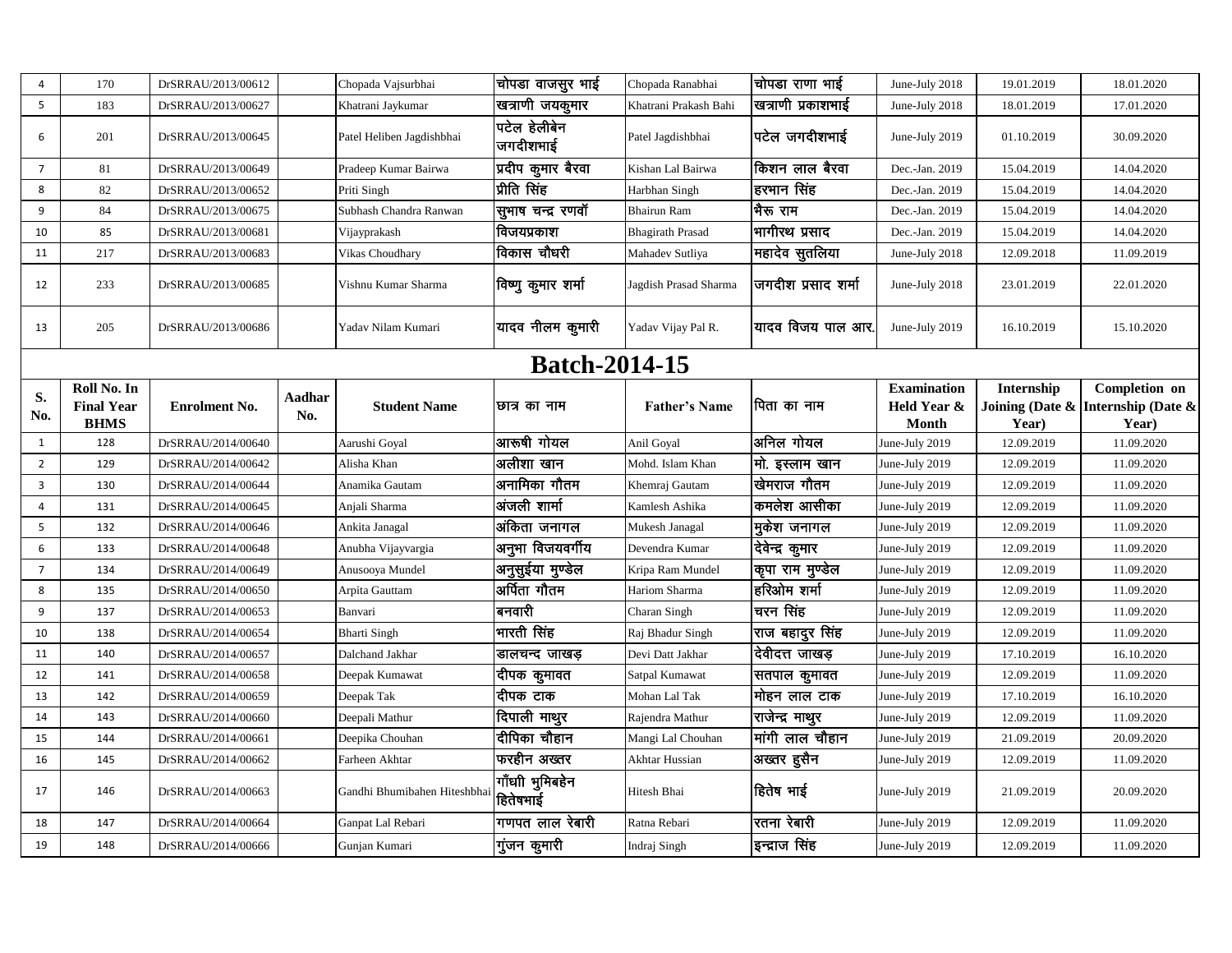| 20 | 149 | DrSRRAU/2014/00667 | Harshit Chaudhary        | हर्षित चौधरी            | <b>Bhanwar Lal Chaudhary</b> | भंवर लाल चौधरी                     | June-July 2019 | 12.09.2019 | 11.09.2020 |
|----|-----|--------------------|--------------------------|-------------------------|------------------------------|------------------------------------|----------------|------------|------------|
| 21 | 150 | DrSRRAU/2014/00668 | Harshita Jaiman          | हर्षिता जैमन            | Suresh Chand Jaiman          | सूरेश चंद जैमन                     | June-July 2019 | 12.09.2019 | 11.09.2020 |
| 22 | 151 | DrSRRAU/2014/00669 | Hemant Kumar             | हेमन्त कुमार            | Jay Kumar Singh              | जय कुमार सिंह                      | June-July 2019 | 12.09.2019 | 11.09.2020 |
| 23 | 152 | DrSRRAU/2014/00670 | Jagriti Choubisa         | जागृति चौबीसा           | Dilip Kumar Choubisa         | दिलीप कुमार चौबीसा                 | June-July 2019 | 12.09.2019 | 11.09.2020 |
| 24 | 153 | DrSRRAU/2014/00672 | Kamlesh Banjara          | कमलेश बन्जारा           | Deepak Lal Banjara           | दीपक लाल बन्जारा                   | June-July 2019 | 17.10.2019 | 16.10.2020 |
| 25 | 154 | DrSRRAU/2014/00673 | Khalid Hasan             | खालीद हसन               | Shubhan Ali                  | ।<br>सुभान अलि                     | June-July 2019 | 17.09.2019 | 16.09.2020 |
| 26 | 155 | DrSRRAU/2014/00674 | Khatri Amisha Jayprakash | खत्री अमिषा जयप्रकाश    | Jayprakash Mahadev<br>Bhai   | जयप्रकाश महादेव भाई June-July 2019 |                | 12.09.2019 | 11.09.2020 |
| 27 | 156 | DrSRRAU/2014/00675 | Khursheed Mohammad       | खुर्शीद मोहम्मद         | Vali Mohammad                | वली मोहम्मद                        | June-July 2019 | 17.09.2019 | 16.09.2020 |
| 28 | 159 | DrSRRAU/2014/00679 | Laxmi Kant Tailor        | लक्ष्मी कान्त टेलर      | Chiranji Lal Tailor          | चिरंजी लाल टेलर                    | June-July 2019 | 17.10.2019 | 16.10.2020 |
| 29 | 160 | DrSRRAU/2014/00680 | Mahipal Singh Gour       | महीपाल सिंह गौड         | Norat Mal Gour               | नोरत मल गौड                        | June-July 2019 | 12.09.2019 | 11.09.2020 |
| 30 | 161 | DrSRRAU/2014/00681 | Manish Kumar Sharma      | मनीष कुमार शर्मा        | Radheshyam Sharma            | राधेश्याम शर्मा                    | June-July 2019 | 17.10.2019 | 16.10.2020 |
| 31 | 162 | DrSRRAU/2014/00682 | Manish Kumawat           | मनीष कुमावत             | Amar Chand                   | अमर चन्द                           | June-July 2019 | 12.09.2019 | 11.09.2020 |
| 32 | 163 | DrSRRAU/2014/00683 | Meenal Mathur            | <sub>।</sub> मीनल माथुर | Anil Mathur                  | अनिल माथुर                         | June-July 2019 | 12.09.2019 | 11.09.2020 |
| 33 | 164 | DrSRRAU/2014/00684 | Mihir Rawal              | मिहिर रावल              | Umesh Chandra Rawal          | उमेश चन्द रावल                     | June-July 2019 | 17.10.2019 | 16.10.2020 |
| 34 | 165 | DrSRRAU/2014/00685 | Mitna Mousam Ashwin      | मिटना मौसम अश्विन       | Ashwin Guru Mitna            | अश्विन गुरू मिटना                  | June-July 2019 | 12.09.2019 | 11.09.2020 |
| 35 | 167 | DrSRRAU/2014/00687 | Mohammed Khizar          | $ $ मो. खिजर            | Mohd. Haroon                 | नो. हारून                          | June-July 2019 | 17.09.2019 | 16.09.2020 |
| 36 | 166 | DrSRRAU/2014/00689 | Mohammed Saif Ali Khan   | मोहम्मद सैफ अली खा      | Sharifuddin                  | शरीफउद्दीन                         | June-July 2019 | 17.10.2019 | 16.10.2020 |
| 37 | 168 | DrSRRAU/2014/00688 | Mohan Lal Khandalwal     | मोहन लाल खण्डेलवाल      | Gopal Lal Khandelwal         | गोपाल लाल<br>खण्डेलवाल             | June-July 2019 | 12.09.2019 | 11.09.2020 |
| 38 | 169 | DrSRRAU/2014/00691 | Neha Saini               | निहा सैनी               | <b>Babulal Saini</b>         | बाबूलाल सैनी                       | June-July 2019 | 12.09.2019 | 11.09.2020 |
| 39 | 170 | DrSRRAU/2014/00695 | Pawan Kumar Suman        | पवन कुमार सुमन          | Brijmohan Suman              | बृजमोहन सुनन                       | June-July 2019 | 12.09.2019 | 11.09.2020 |
| 40 | 171 | DrSRRAU/2014/00696 | Pooja Deewan             | पूजा दीवान              | Banshi Dhar Deewan           | वंशी धर दीवान                      | June-July 2019 | 12.09.2019 | 11.09.2020 |
| 41 | 172 | DrSRRAU/2014/00697 | Poonam Saini             | पूनम सैनी               | Jagdish Prasad Saini         | जगदीश प्रसाद सैनी                  | June-July 2019 | 12.09.2019 | 11.09.2020 |
| 42 | 173 | DrSRRAU/2014/00698 | Prakash                  | प्रकाश                  | Premaram                     | प्रिमाराम                          | June-July 2019 | 12.09.2019 | 11.09.2020 |
| 43 | 174 | DrSRRAU/2014/00699 | Prashanta Meena          | प्रशांता मीणा           | Jitender                     | जितेन्द                            | June-July 2019 | 21.09.2019 | 20.09.2020 |
| 44 | 175 | DrSRRAU/2014/00700 | Pratibha Nama            | प्रतिभा नामा            | Jagdish Nama                 | जगदीश नामा                         | June-July 2019 | 12.09.2019 | 11.09.2020 |
| 45 | 176 | DrSRRAU/2014/00701 | Priyanka Sharma          | प्रियंका शर्मा          | Madan Lal Sharma             | मदन लाल शर्मा                      | June-July 2019 | 12.09.2019 | 11.09.2020 |
| 46 | 177 | DrSRRAU/2014/00702 | Pulkit Vats              | पुलकित वत्स             | Ajay Kumar                   | अजय कुमार                          | June-July 2019 | 12.09.2019 | 11.09.2020 |
| 47 | 178 | DrSRRAU/2014/00703 | Rajkumar Choudhary       | राजकुमार चौधरी          | Jagnnath Choudhary           | जगन्नाथ चौधरी                      | June-July 2019 | 12.09.2019 | 11.09.2020 |
| 48 | 179 | DrSRRAU/2014/00704 | Rajpal Singh             | राजपाल सिंह             | <b>Bajrang Singh</b>         | बजरंग सिंह                         | June-July 2019 | 17.10.2019 | 16.10.2020 |